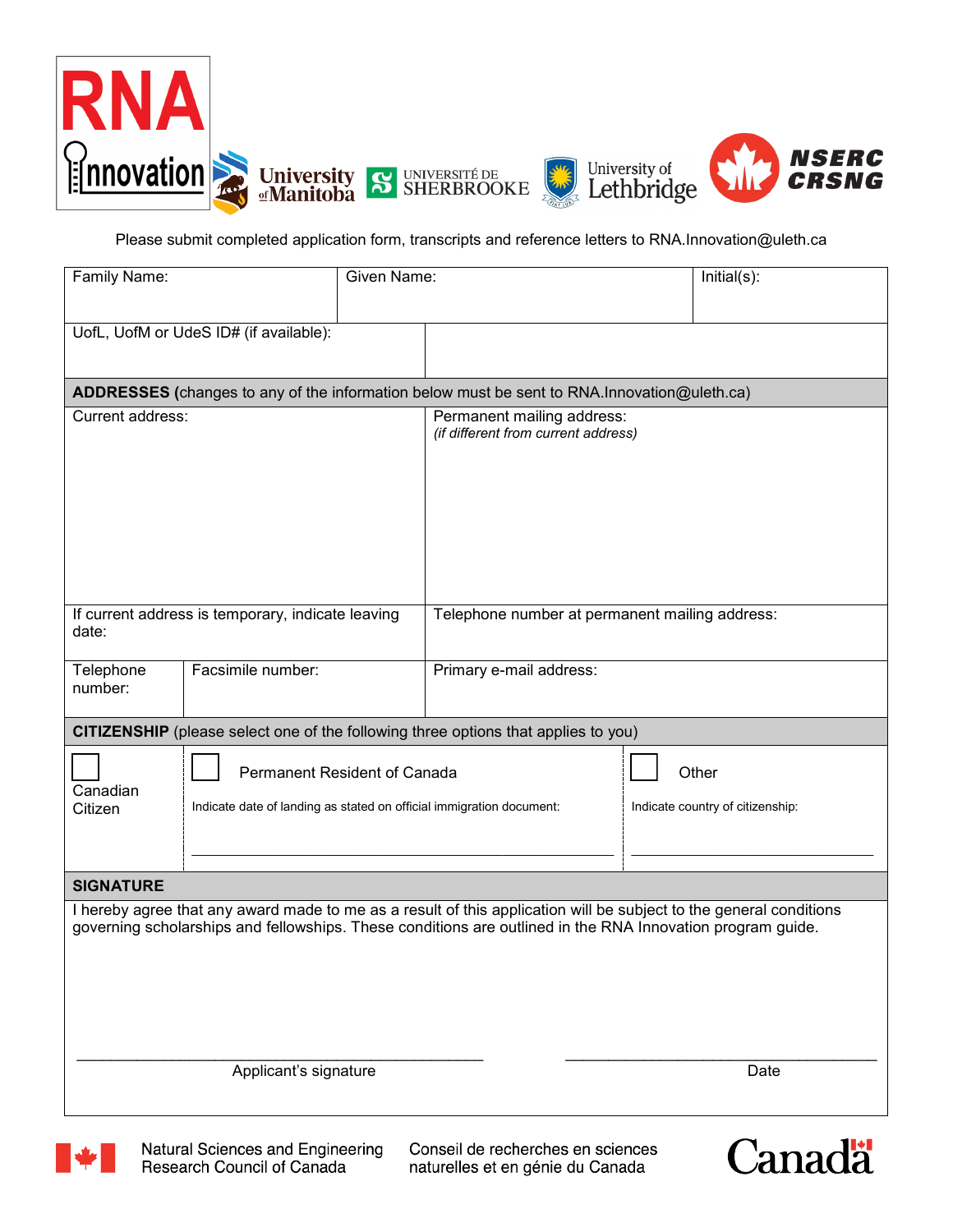# **ACADEMIC BACKGROUND** (include all post-secondary institutes attended; begin with most current) Degree | Name of discipline Department, institution and country Month and year started Month and year awarded/expected **PUBLICATIONS** (begin with most recent) Authors Publication Title Publication Title Publication Journal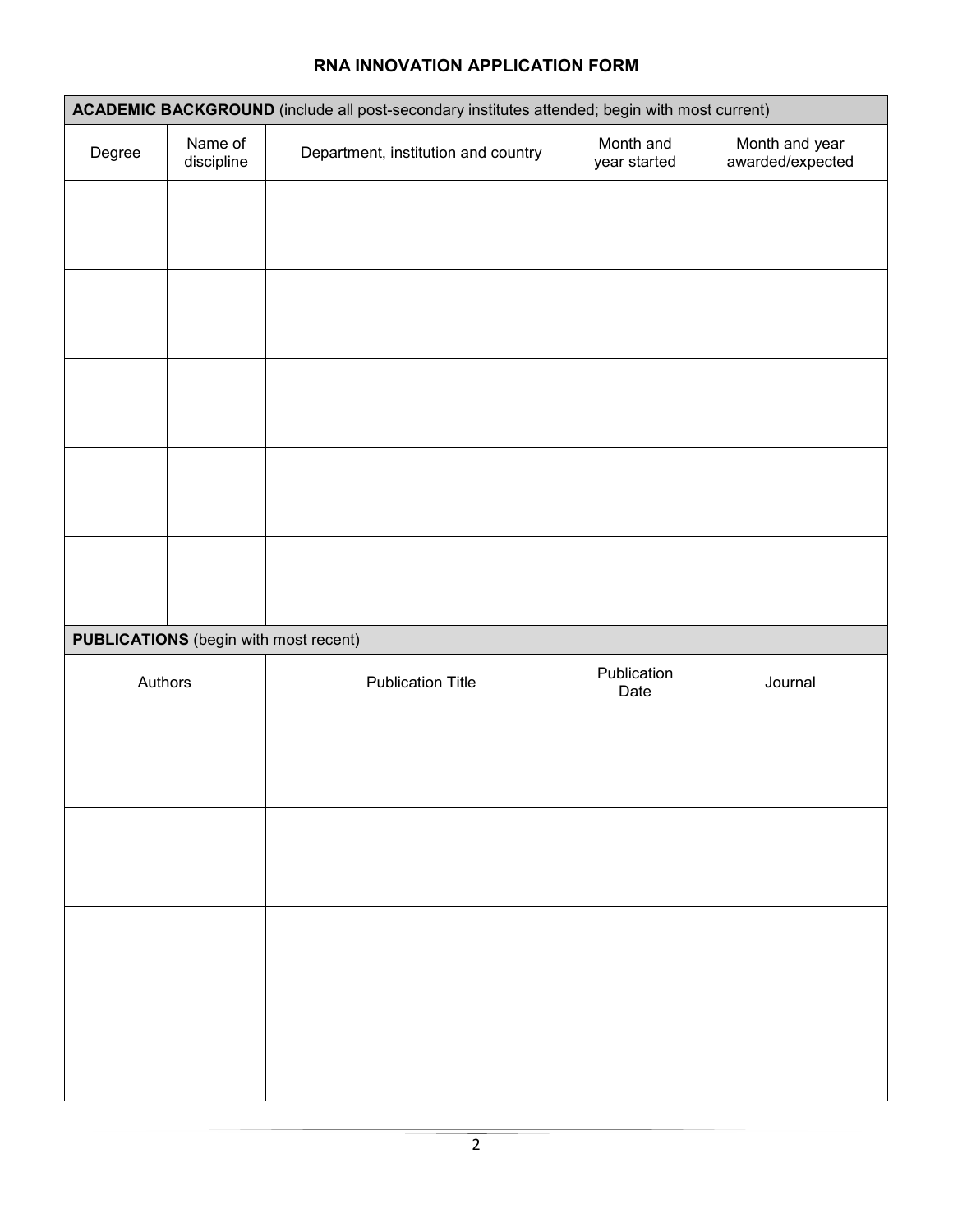| ACADEMIC, RESEARCH AND OTHER RELEVANT WORK EXPERIENCE (begin with most current) |                             |                                                    |                                 |  |
|---------------------------------------------------------------------------------|-----------------------------|----------------------------------------------------|---------------------------------|--|
| Position held and nature<br>of work<br>(full-time / part-time)                  | Organization and department | Supervisor name,<br>phone number,<br>email address | Period<br>$(mm/yyyy - mm/yyyy)$ |  |
|                                                                                 |                             |                                                    |                                 |  |
|                                                                                 |                             |                                                    |                                 |  |
|                                                                                 |                             |                                                    |                                 |  |
|                                                                                 |                             |                                                    |                                 |  |
|                                                                                 |                             |                                                    |                                 |  |
|                                                                                 |                             |                                                    |                                 |  |
|                                                                                 |                             |                                                    |                                 |  |
|                                                                                 |                             |                                                    |                                 |  |
|                                                                                 |                             |                                                    |                                 |  |
|                                                                                 |                             |                                                    |                                 |  |
|                                                                                 |                             |                                                    |                                 |  |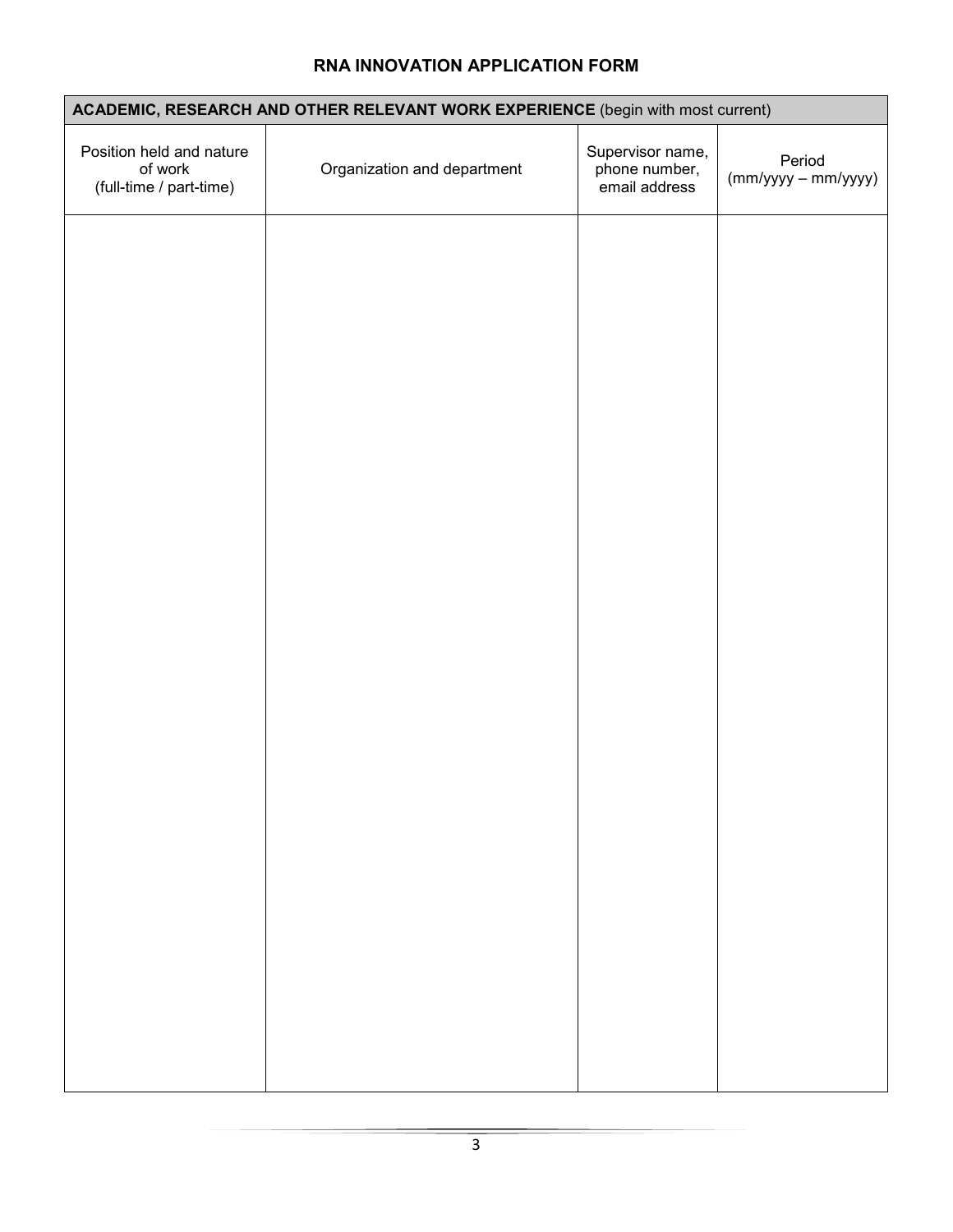| <b>RNA INNOVATION AWARD APPLYING FOR</b>                                                                                            |                                                                                                                                                                                                                      |                                                                       |                                                                                   |                                                                                                                          |                                               |  |
|-------------------------------------------------------------------------------------------------------------------------------------|----------------------------------------------------------------------------------------------------------------------------------------------------------------------------------------------------------------------|-----------------------------------------------------------------------|-----------------------------------------------------------------------------------|--------------------------------------------------------------------------------------------------------------------------|-----------------------------------------------|--|
| Degree:<br>Undergraduate<br>(B.Sc.)                                                                                                 |                                                                                                                                                                                                                      | Graduate<br>(M.Sc.)                                                   | Doctor of Philosophy<br>(Ph.D.)                                                   | (P.D.F.)                                                                                                                 | <b>Post-Doctoral Fellow</b>                   |  |
| Proposed field of study / research:                                                                                                 |                                                                                                                                                                                                                      |                                                                       | Proposed starting date of award (mm/yyyy):                                        |                                                                                                                          |                                               |  |
| Proposed University of study:                                                                                                       |                                                                                                                                                                                                                      |                                                                       | Proposed supervisor (if known):                                                   |                                                                                                                          |                                               |  |
|                                                                                                                                     | Indicate the total number of months of graduate studies (master's or doctoral) you have or will have completed as of<br>December 31 <sup>st</sup> of the year of application in the natural sciences or engineering: |                                                                       |                                                                                   |                                                                                                                          |                                               |  |
|                                                                                                                                     | months of full-time studies                                                                                                                                                                                          |                                                                       | months of part-time studies                                                       |                                                                                                                          |                                               |  |
|                                                                                                                                     |                                                                                                                                                                                                                      | application, in the program for which you are requesting funding:     |                                                                                   | Indicate the number of months of studies you have or will have completed, as of December 31 <sup>st</sup> of the year of |                                               |  |
|                                                                                                                                     | months of full-time studies                                                                                                                                                                                          |                                                                       |                                                                                   | months of part-time studies                                                                                              |                                               |  |
| Indicate if you are attending university at the time of application:<br>Attending full time<br>Not attending<br>Attending part-time |                                                                                                                                                                                                                      |                                                                       |                                                                                   |                                                                                                                          |                                               |  |
|                                                                                                                                     |                                                                                                                                                                                                                      | <b>SCHOLARSHIPS AND OTHER AWARDS</b> (start with the most recent)     |                                                                                   |                                                                                                                          |                                               |  |
| Name of<br>award                                                                                                                    | Value<br>(per annum)<br>(CND\$)                                                                                                                                                                                      | Level:<br>Institutional,<br>Provincial,<br>National,<br>International | Type:<br>Academic,<br>Research,<br>Leadership,<br>Communication,<br><b>Travel</b> | Location of tenure                                                                                                       | Period held<br>$\frac{mm/yyy}{-}$<br>mm/yyyy) |  |
|                                                                                                                                     |                                                                                                                                                                                                                      |                                                                       |                                                                                   |                                                                                                                          |                                               |  |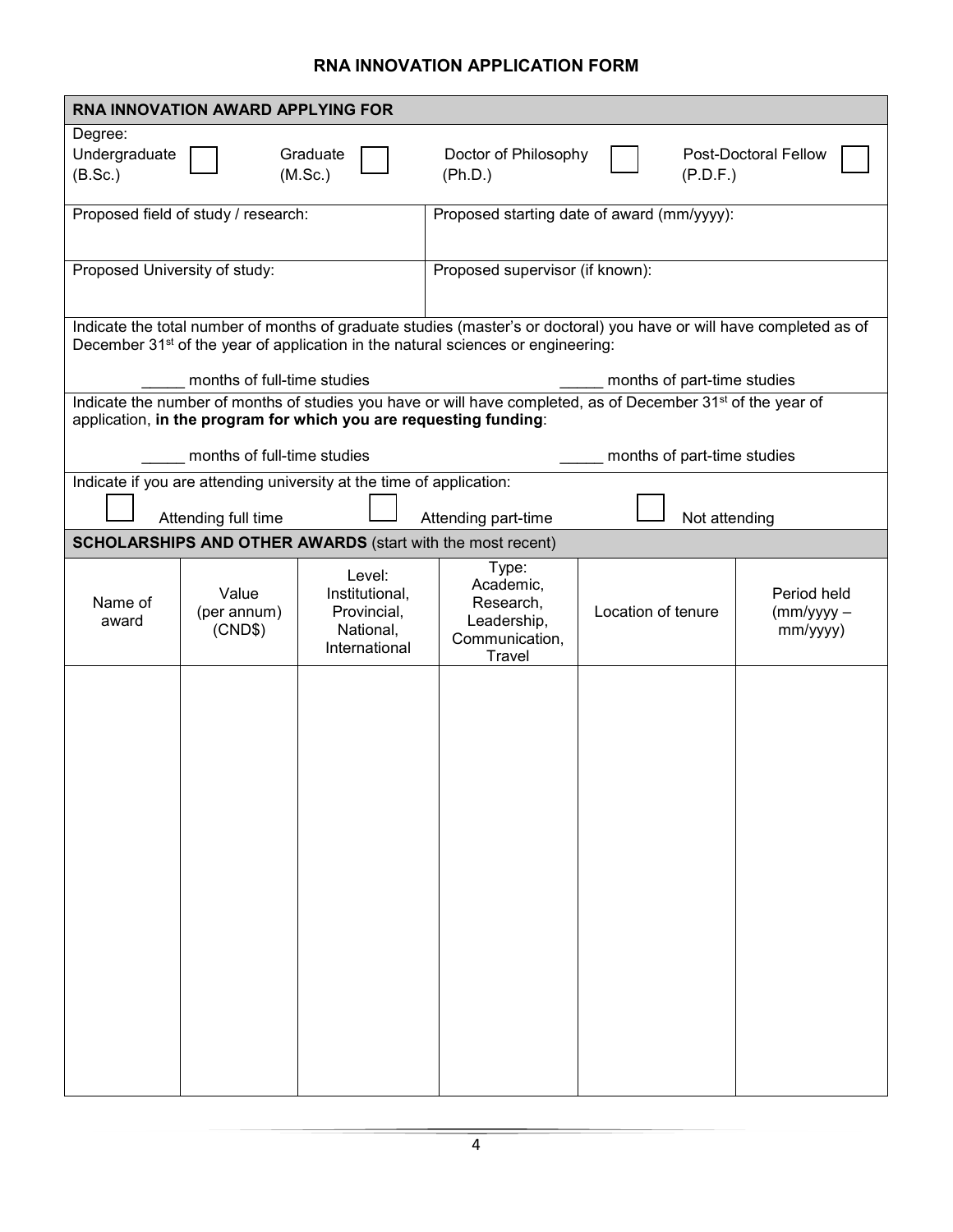| THESIS COMPLETED OR IN PROGRESS (leave blank if not applicable) |                                                          |                                       |  |  |
|-----------------------------------------------------------------|----------------------------------------------------------|---------------------------------------|--|--|
| 1. Degree:                                                      | Supervisor and institution:                              | Date completed or expected (mm/yyyy): |  |  |
| Title of thesis:                                                |                                                          |                                       |  |  |
| 2. Degree:                                                      | Supervisor and institution:                              | Date completed or expected (mm/yyyy): |  |  |
| Title of thesis:                                                |                                                          |                                       |  |  |
|                                                                 | SUMMARY OF THESIS MOST RECENTLY COMPLETED OR IN PROGRESS |                                       |  |  |
| Use plain English. Do not reproduce abstract of thesis.         |                                                          |                                       |  |  |
|                                                                 |                                                          |                                       |  |  |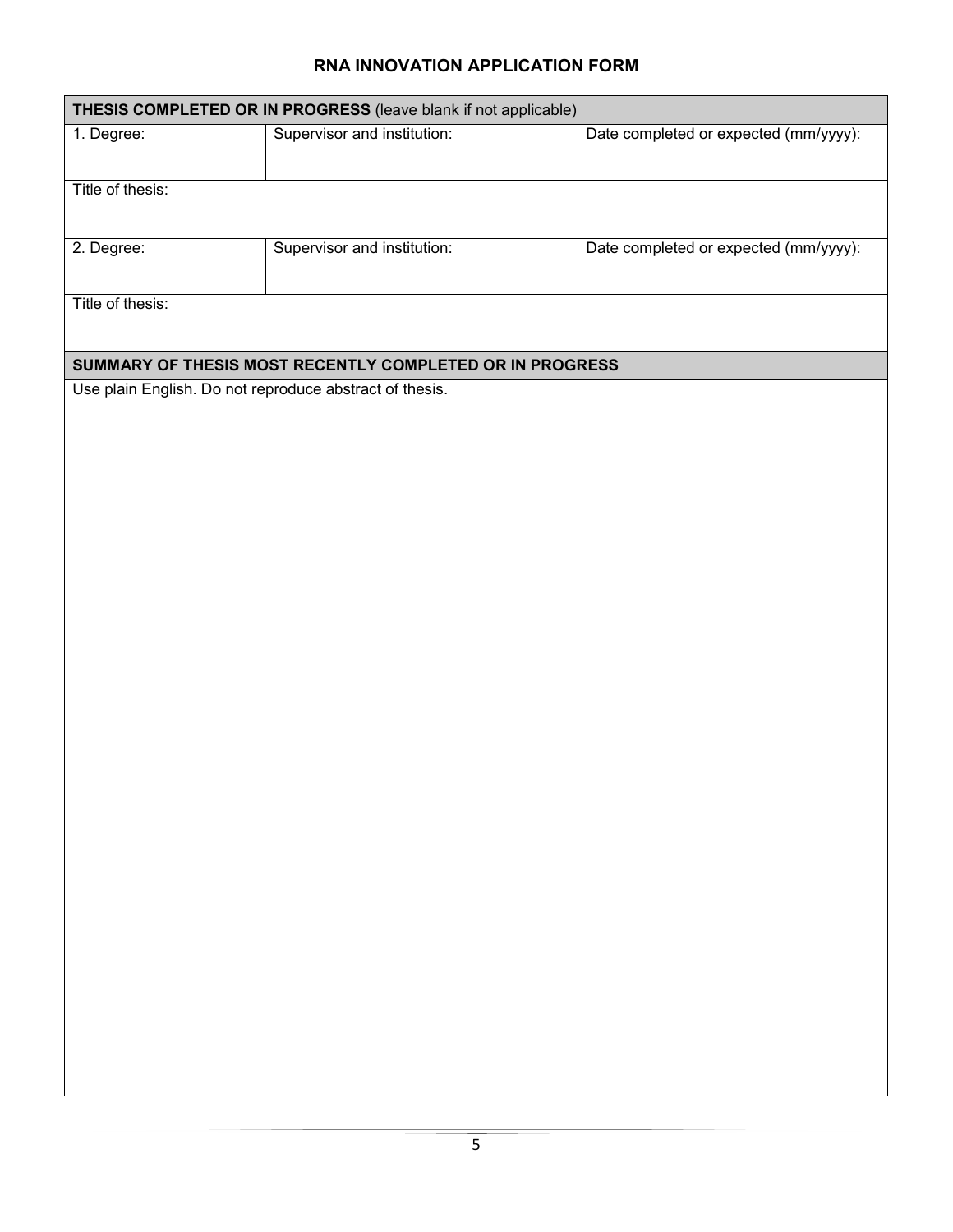#### **JUSTIFICATION FOR RNA INNOVATION AWARD**

Provide a rationale. What could potentially set you apart from other applicants? What research, professional skills development and training opportunities offered by the RNA Innovation program are of interest to you? How does your proposed research fit into the mandate of RNA Innovation?